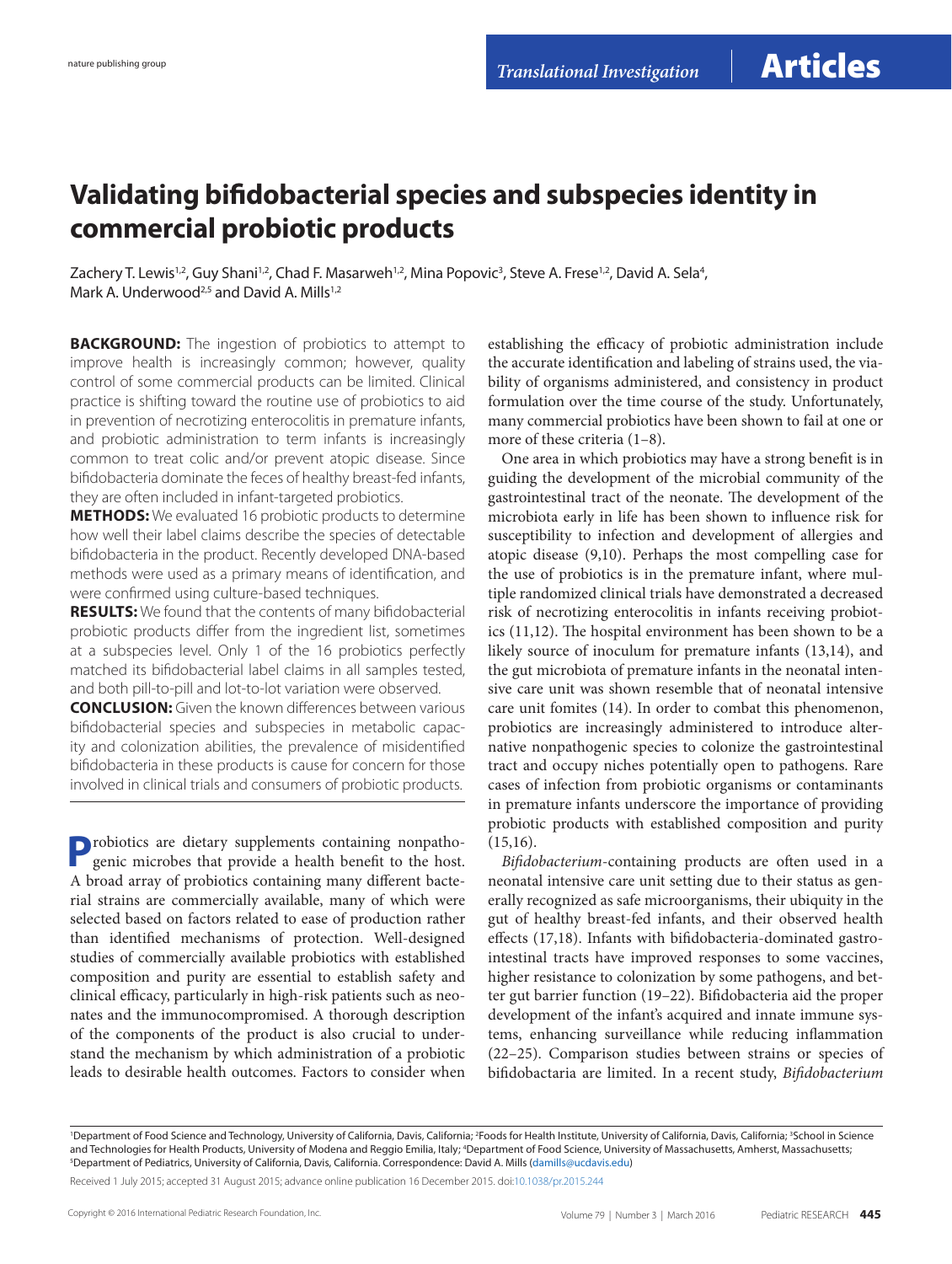# Articles *Lewis et al.*

<span id="page-1-0"></span>

**Figure 1.** Mock community composition and measurement. The expected values (as defined by the ratios of input DNA initially measured by A<sub>260</sub>) and observed values for each of the 20 different mock communities assayed are shown here.

*longum* subsp*. infantis* was found to be a better colonizer of the premature gut than *Bifidobacterium animalis* subsp. *lactis*, especially in the presence of human milk (26). This advantage is likely due to the capacity of *B. longum* subsp. *infantis* to consume a wide spectrum of human milk oligosaccharides as a direct result of the extensive array of human milk oligosaccharide binding, transport and degrading enzymes encoded in its genome but not found in many species of *Bifidobacterium* including *B. animalis* subsp. *lactis* (27–30). *B. longum* subsp. *infantis* colonization is associated with improved responses to some vaccines; in addition *B. longum* subsp*. infantis* appears to decrease intestinal epithelia permeability, and to have antiinflammatory effects in the premature intestine (20,22,31).

*B. longum* has two subspecies found in humans that historically have been challenging to distinguish, *B. longum* subsp. *longum* and *B. longum* subsp. *infantis*. Previous studies indicate *B. longum* subsp*. longum* and *B. longum* subsp. *infantis* possess different suites of glycolytic enzymes (27,29,32). While closely related, the two subspecies are not distinguishable using common 16S rRNA gene sequencing methods (27,29,32,33). One commonly used probiotic product whose label lists two subspecies, *B. longum* subsp. *longum* and *B. longum* subsp. *infantis,* as ingredients recently reclassified the included strains as *B. animalis* subsp. *lactis*. This unfortunately has led to confusion, as there is a history of published results using this product listing the strains as *B. longum* subsp. *longum* and *B. longum* subsp. *infantis* (34). The risk of species and subspecies misidentification is high, especially given the recently refined definition of these two *B. longum* subspecies further confirmed through genome sequencing (27,32,35). Motivated by the potentially unfortunate consequences of species and subspecies confusion in clinical trials, we surveyed several *Bifidobacterium*-containing probiotic products to evaluate their label claims with regard to these two *B. longum* subspecies and to other bifidobacterial species. To facilitate this effort, we developed a reliable and inexpensive polymerase chain reaction (PCR)-based method for rapid identification of *B. longum* subsp*. infantis* at the subspecies level (20,36). To verify that these DNA-based methods give data that accurately reflect input DNA, we also validated our methods against a series of artificial mock communities.

### RESULTS

#### **Method Validation Using Mock Community**

We have previously developed bifidobacterial terminal restriction length polymorphism (Bif-TRFLP) analysis to readily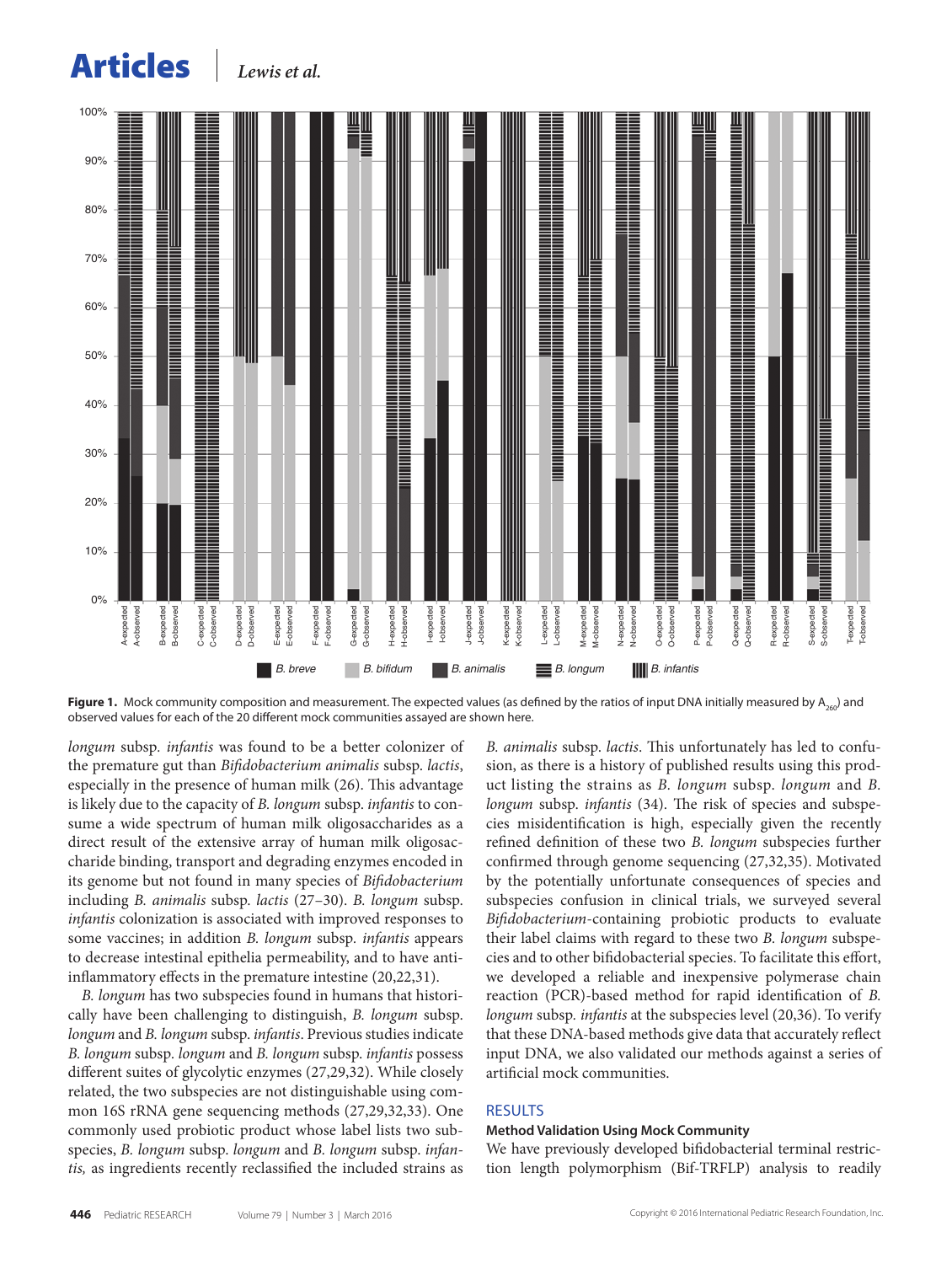## *Validating bifidobacteria probiotics* **Articles**

<span id="page-2-0"></span>

**Figure 2.** Bifidobacterial composition of probiotic products by polymerase chain reaction–based methods. Each product was assayed four times, shown here in order grouped by product, lot 1 pill 1, lot 1 pill 2, lot 2 pill 1, lot 2 pill 2. Blank plot area not between two different products indicates no amplicon was detected.

differentiate common bifidobacterial species and *Bifidobacterium longum*/*infantis* ratio analysis (BLIR) to differentiate *B. longum* subspecies (20,33). In order to evaluate commercial probiotic products, we first examined if the Bif-TRFLP/BLIR correctly differentiates a number of mock communities containing different combinations of bifidobacterial strain DNA. The Bif-TRFLP/ BLIR results generally reflected the known mock communities of input DNA from common bifidobacteria probiotic species (**[Figure 1](#page-1-0)**). All five tested species were observable and distinguishable from each other, and there was no specific bias against any species or subspecies. Communities containing two, three, four, or five different strains in approximately equal levels were identified as containing the correct mix of strains. However, when multiple strains were present each in levels under 5% of total DNA, some minority strains were not observed in the output data, a known limitation of the TRFLP-based technique (33). Specifically, no *B. animalis* and *B. breve* were observed in mixture G, mixture J appeared as containing only *B. breve* despite all five species being added, mixture P was missing *B. breve* and *B. bifidum*, and mixtures Q and S were missing *B. breve*, *B. bifidum*, and *B. animalis*.

#### **Bif-TRFLP/BLIR of Commercial Probiotics**

After successful validation of the identification methods, they were used to describe the bifidobacterial contents of the selected probiotic products. Species observed in these probiotics include *B. longum* (both subspecies)*, B. bifidum*, *B. breve*, and *B animalis* subsp*. lactis.* Ambiguous peaks that match both *B. bifidum* and *B. pseudocatenulatum* were observed, but were assumed to be *B. bifidum* due to the probiotic product context. The measured contents of the probiotic products were often consistent across both pills and lots (**[Figure 2](#page-2-0)**). The analysis showed pill-to-pill variation (within a lot) in probiotic 16, and lot-to-lot variation in probiotics 2, 10, and 11. Multiple probiotic products either contained unlisted species and/or did not contain the species their label claimed (**[Table 1](#page-3-0)**). Only one probiotic (#5) perfectly matched its label claims in all four samples assayed, with no missing or additional bifidobacterial species. Amplification of bifidobacterial DNA was obtained from every sample except for probiotic 7 lot 2 pill 1, all probiotic 14a pills, and all probiotic pill 14b pills except lot 1 pill 1. It is unknown whether this represents a lack of bifidobacteria in the samples or potential PCR inhibitors that coeluted with the extracted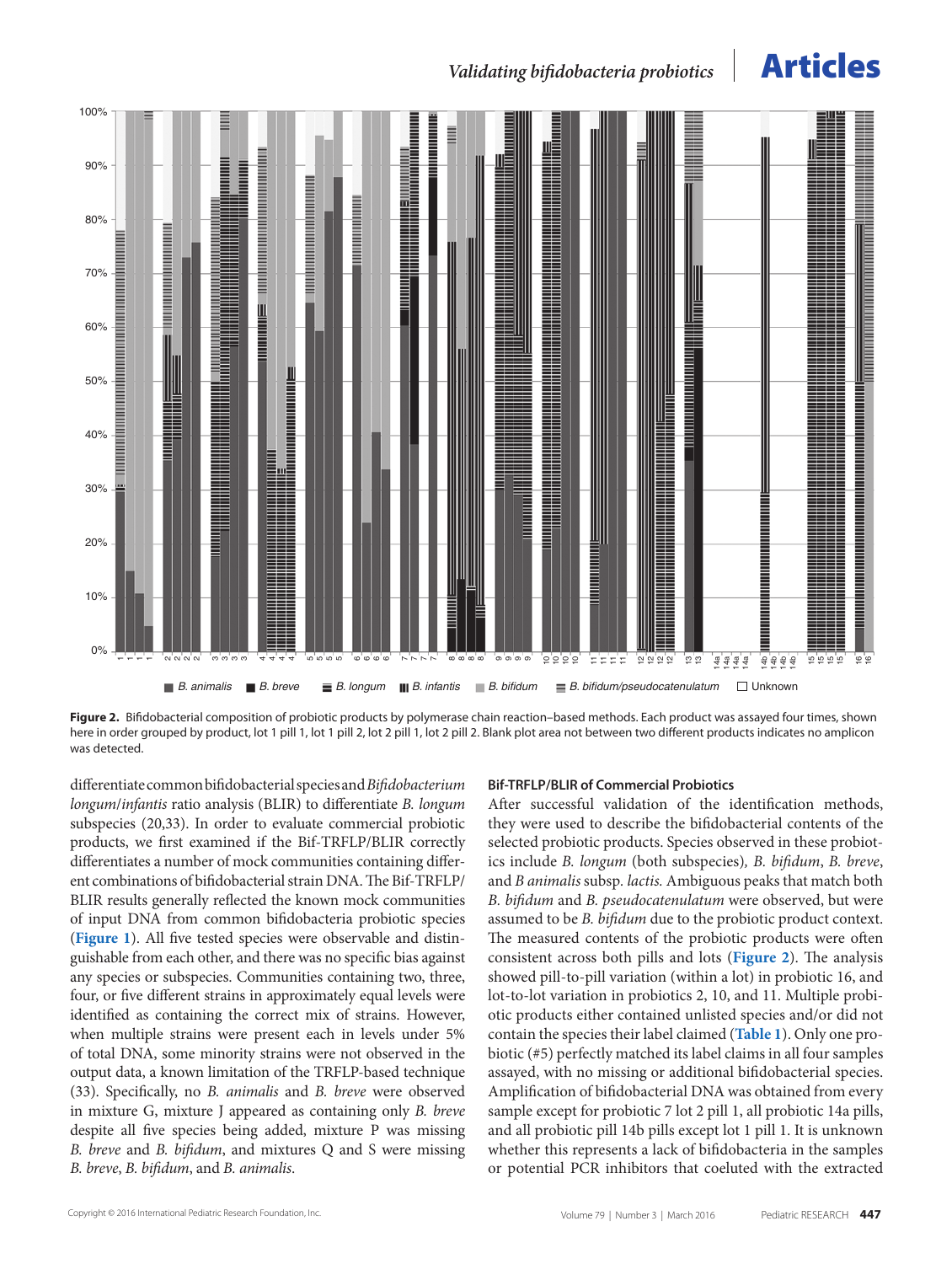| <b>Articles</b> |  |
|-----------------|--|
|                 |  |

Lewis et al.

<span id="page-3-0"></span>

| Table 1. Label claims vs. observed polymerase chain reaction-based results |   |                                    |                             |                              |                              |          |                                    |                                     |                                    |                              |          |                                    |                                     |                                    |                                                                                                                                                                                                                            |          |                                |                             |                              |                              |          |                             |                             |                              |                                                                      |
|----------------------------------------------------------------------------|---|------------------------------------|-----------------------------|------------------------------|------------------------------|----------|------------------------------------|-------------------------------------|------------------------------------|------------------------------|----------|------------------------------------|-------------------------------------|------------------------------------|----------------------------------------------------------------------------------------------------------------------------------------------------------------------------------------------------------------------------|----------|--------------------------------|-----------------------------|------------------------------|------------------------------|----------|-----------------------------|-----------------------------|------------------------------|----------------------------------------------------------------------|
|                                                                            |   |                                    |                             | B. longum subsp. infantis    |                              |          |                                    |                                     | B. longum subsp. longum            |                              |          |                                    | <b>B.</b> breve                     |                                    |                                                                                                                                                                                                                            |          |                                | <b>B.</b> animalis          |                              |                              |          |                             | <b>B.</b> bifidum           |                              |                                                                      |
|                                                                            |   | First<br>$\overline{\circ}$        | First<br>$\overline{\circ}$ | Second<br>$\overline{\circ}$ | Second<br>$\overline{\circ}$ |          | First<br>$\overline{\text{o}}$     | First<br>$\overline{\circ}$         | Second<br>$\overline{\phantom{a}}$ | Second<br>$\overline{\circ}$ |          | First<br>$\overline{\phantom{a}}$  | First<br>$\overline{\circ}$         | Second<br>$\overline{\circ}$       | Second<br>$\overline{\circ}$                                                                                                                                                                                               |          | First<br>$\overline{\text{o}}$ | First<br>$\overline{\circ}$ | Second<br>$\overline{\circ}$ | Second<br>$\frac{1}{\alpha}$ |          | First<br>$\overline{\circ}$ | First<br>$\overline{\circ}$ | Second<br>$\overline{\circ}$ | Second<br>$\frac{1}{\alpha}$                                         |
| Sample Label                                                               |   | first<br>$\overline{\overline{a}}$ | second<br>$\equiv$          | first<br>$\equiv$            | second<br>$\equiv$           | Label    | first<br>$\overline{\overline{a}}$ | second<br>$\overline{\overline{a}}$ | first<br>$\overline{\overline{a}}$ | second<br>$\equiv$           | Label    | first<br>$\overline{\overline{a}}$ | second<br>$\overline{\overline{a}}$ | first<br>$\overline{\overline{a}}$ | second<br>$\equiv$                                                                                                                                                                                                         | Label    | first<br>$\equiv$              | second<br>$\equiv$          | first<br>$\equiv$            | second<br>$\equiv$           | Label    | first<br>$\equiv$           | second<br>$\equiv$          | first<br>$\equiv$            | second<br>$\overline{\overline{\overline{\overline{\overline{D}}}}}$ |
|                                                                            |   | l                                  |                             |                              |                              |          | l                                  |                                     |                                    |                              | $\times$ |                                    |                                     |                                    |                                                                                                                                                                                                                            | $\times$ | $\times$                       | $\times$                    | $\times$                     | $\times$                     | $\times$ | $\times$                    | $\times$                    | $\times$                     | $\times$                                                             |
|                                                                            | × | ×                                  | $\times$                    |                              |                              | ×        | ×                                  |                                     |                                    |                              |          |                                    |                                     |                                    |                                                                                                                                                                                                                            | $\times$ | ×                              | $\times$                    | $\times$                     | ×                            | $\times$ | ×                           | ×                           | $\times$                     |                                                                      |
|                                                                            |   |                                    |                             |                              |                              |          | ×                                  |                                     | $\boldsymbol{\times}$              | $\boldsymbol{\times}$        | ×        |                                    |                                     |                                    |                                                                                                                                                                                                                            | ×        | $\times$                       | $\times$                    | $\times$                     | $\times$                     |          | ×                           | $\times$                    | ×                            | ×                                                                    |
|                                                                            |   | J                                  |                             | l                            | J                            |          | ×                                  |                                     | $\times$                           | ×                            |          |                                    |                                     |                                    |                                                                                                                                                                                                                            |          | $\times$                       |                             |                              | $\wr$                        | $\times$ | ×                           | $\times$                    | ×                            | $\times$                                                             |
|                                                                            |   |                                    |                             |                              |                              |          |                                    |                                     |                                    |                              |          |                                    |                                     |                                    |                                                                                                                                                                                                                            | $\times$ | $\times$                       | $\times$                    | $\times$                     | $\times$                     | ×        | $\times$                    | $\times$                    | $\times$                     | ×                                                                    |
|                                                                            | × |                                    |                             |                              |                              | ×        |                                    |                                     |                                    |                              | ×        |                                    |                                     |                                    |                                                                                                                                                                                                                            |          | $\times$                       | $\times$                    | ×                            | ×                            |          | ×                           | $\times$                    | $\times$                     | ×                                                                    |
|                                                                            |   | J                                  |                             |                              | S                            |          | ×                                  |                                     |                                    | ×                            | $\times$ | S                                  | ×                                   |                                    | $\times$                                                                                                                                                                                                                   | ×        | ×                              | $\times$                    |                              | ×                            | $\times$ | ×                           |                             |                              | J                                                                    |
| $^{\circ}$                                                                 |   | $\times$                           | ×                           |                              | $\times$                     |          |                                    |                                     | J                                  | ₹                            | $\times$ | ×                                  | ×                                   | $\times$                           | $\times$                                                                                                                                                                                                                   |          |                                |                             |                              |                              | ×        | ×                           | $\times$                    | ×                            | $\times$                                                             |
| Ō                                                                          | × | ₹                                  |                             | ×                            | $\times$                     |          | ×                                  |                                     | $\times$                           | $\times$                     |          |                                    |                                     |                                    |                                                                                                                                                                                                                            | $\times$ |                                | $\times$                    | $\boldsymbol{\times}$        | ×                            |          |                             |                             |                              |                                                                      |
| $\overline{\phantom{0}}$                                                   | × | J                                  |                             |                              |                              | ×        | ×                                  | ×                                   |                                    |                              |          |                                    |                                     |                                    |                                                                                                                                                                                                                            | ×        | ×                              | $\boldsymbol{\times}$       | $\boldsymbol{\times}$        | ×                            |          |                             |                             |                              |                                                                      |
|                                                                            |   | ×                                  |                             |                              |                              |          | $\boldsymbol{\times}$              |                                     |                                    |                              |          |                                    |                                     |                                    |                                                                                                                                                                                                                            |          | $\boldsymbol{\times}$          | ×                           | $\times$                     | ×                            | ×        |                             |                             |                              |                                                                      |
| $\bar{\mathbf{c}}$                                                         |   |                                    | ×                           | $\times$                     | $\times$                     |          | ₹                                  |                                     | $\times$                           | $\times$                     |          |                                    |                                     |                                    |                                                                                                                                                                                                                            |          |                                |                             |                              |                              |          |                             |                             |                              |                                                                      |
| $\tilde{=}$                                                                | × |                                    | ×                           | $\leq$                       | $\frac{4}{2}$                | ×        | ×                                  | ×                                   | $N^{\mathcal{A}}$                  | $\frac{4}{2}$                | ×        | S                                  | $\times$                            | $\leq$                             | $\leq$                                                                                                                                                                                                                     |          | ×                              |                             | $\leq$                       | $\leq$                       |          |                             |                             | $\frac{1}{2}$                | $\frac{4}{\sqrt{2}}$                                                 |
| 14a                                                                        | × |                                    |                             |                              |                              | $\times$ |                                    |                                     |                                    |                              |          |                                    |                                     |                                    |                                                                                                                                                                                                                            |          |                                |                             |                              |                              |          |                             |                             |                              |                                                                      |
| 14b                                                                        |   | $\times$                           |                             |                              |                              |          | $\times$                           |                                     |                                    |                              |          |                                    |                                     |                                    |                                                                                                                                                                                                                            | $\times$ |                                |                             |                              |                              | $\times$ |                             |                             |                              |                                                                      |
| $\overline{1}$                                                             | × | S                                  |                             | l                            | l                            |          | ×                                  | ×                                   | $\times$                           | $\times$                     |          |                                    |                                     |                                    |                                                                                                                                                                                                                            |          |                                |                             |                              |                              |          |                             |                             |                              |                                                                      |
| $\frac{8}{1}$                                                              | × | $\times$                           |                             | $\leq$                       | $\leq$                       | $\times$ | $\times$                           |                                     | $\frac{4}{\sqrt{2}}$               | $\frac{4}{\sqrt{2}}$         | $\times$ |                                    |                                     | $\frac{4}{\sqrt{2}}$               | $\frac{4}{2}$                                                                                                                                                                                                              | $\times$ | $\times$                       |                             | $\leq$                       | $\frac{1}{2}$                | $\times$ | $\times$                    | $\times$                    | $\frac{1}{2}$                | $\frac{4}{2}$                                                        |
|                                                                            |   |                                    |                             |                              |                              |          |                                    |                                     |                                    |                              |          |                                    |                                     |                                    | Species mentioned as present on each label are marked with an X in the label column, along with the species detected in each sample in its column. ~ present only in trace amounts. N/A = not applicable, no sample tested |          |                                |                             |                              |                              |          |                             |                             |                              |                                                                      |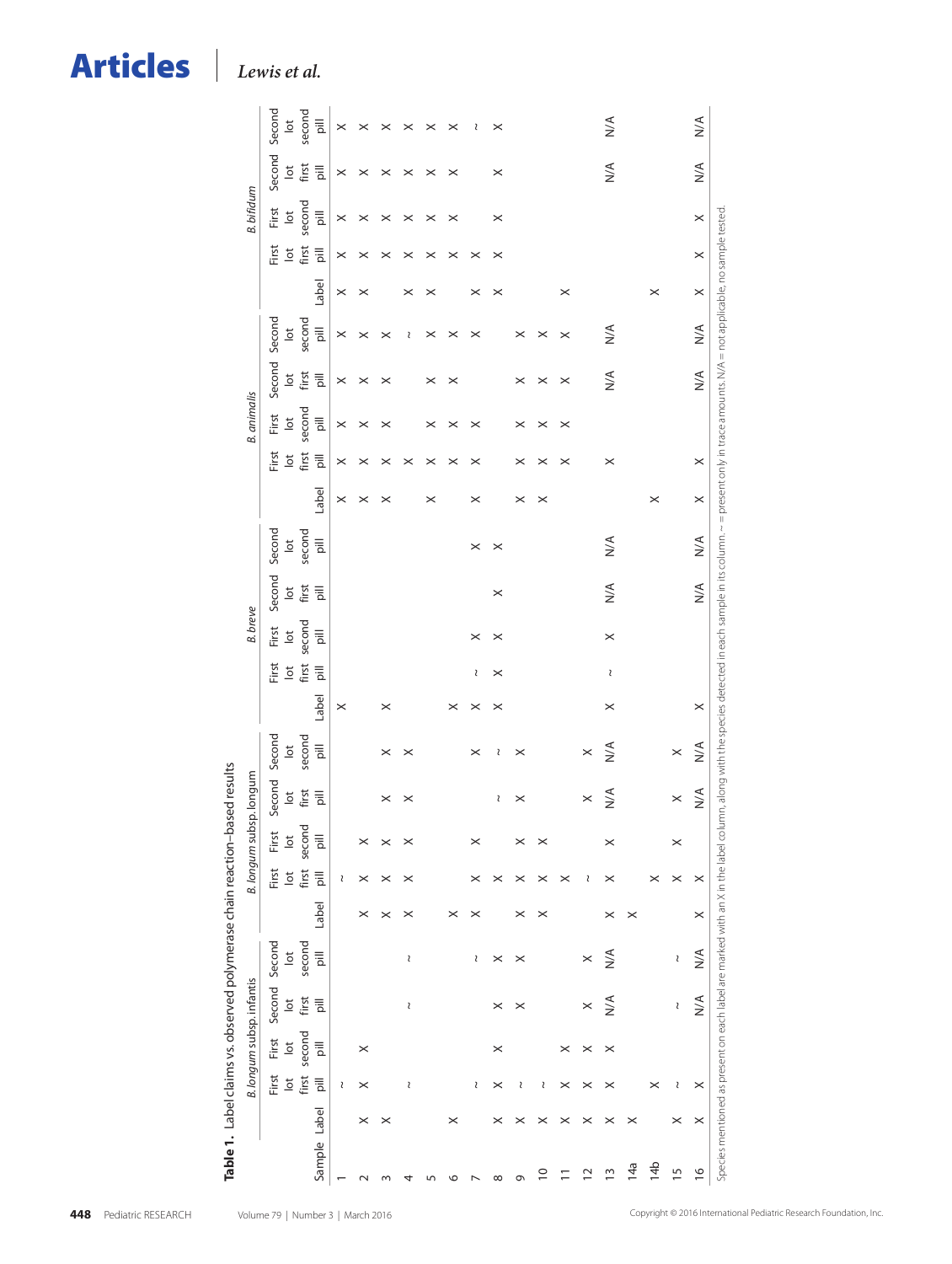DNA. Attempting to reduce the concentration of potential PCR inhibitors by a 1:50 dilution of the genomic DNA from these failed samples, did not result in positive amplification (data not shown).

#### **Bifidobacterial Isolation**

For purposes of content comparison, bifidobacterial isolates were obtained and identified (by MALDI Biotyper and BLIR for *B. longum* group isolates) from each of the probiotic products. Not all listed species were isolated from the probiotics (**Supplementary Table S1** online) likely a consequence of differing viability after storage, as well as differences in culturability. *B. animalis* subsp. *lactis* was the most commonly-isolated organism, and was frequently the only species isolated from the products. Indeed, *B. animalis* subsp. *lactis* was the only species not listed on the product labels that was found by isolation. In three out of four cases where Bif-TRFLP found *B. animalis* subsp. *lactis* where it was not listed on the label, the species was also successfully isolated (Probiotics 4, 6, and 11, but not 13).

#### **Genome Sequencing to Confirm Results of BLIR Analysis**

The BLIR method is based on unique genetic loci found in the genomes of multiple strains of each *B. longum* subspecies. Several potentially mislabeled products containing *B. longum* subsp. *longum* and *B. longum* subsp. *infantis* were observed using this method. To further confirm the results of the BLIR method, the genomes of two isolates from Product 15, where the label claimed *B. longum* subsp. *infantis* and BLIR indicated the contents were *B. longum* subsp. *longum*, were sequenced for comparison. 2.5 million reads were obtained for each isolate and the average genome size was 2.239Mb. This predicted genome size is noticeably smaller than that of *B. longum subsp. infantis* ATCC 15697 (2.832Mb) (27). Reads from the Product 15 isolate did not map to key loci in the *B. longum* subsp. *infantis* ATCC15697 genome, including the subspecies-stereotypic HMO cluster described by Sela *et al*. (27,29). While average read coverage for this genome was 272-fold, the average read coverage for the 40 kb HMO cluster was zero (**Supplementary**  Figure S1 online). Conversely, the Product 15 sequence aligned well with *B. longum* subsp. *longum* DJO10A (37), indicating that the Product 15 isolates were *B. longum* subsp. *longum* strains rather than the advertised *B. longum* subsp. *infantis*, (although strain-level differences were observed, as indicated by small gaps in coverage in **Supplementary Figure S1a** online. This is consistent with the classification given by the BLIR method.

### **DISCUSSION**

Consistent with previous studies, we present further evidence that the advertised content of many probiotic products containing bifidobacteria vary significantly from the actual content (1–8). Indeed, only 1 of the 16 products tested exactly matched the bifidobacterial species claims on the label in every sample tested. Some products were not internally consistent as both pill-to-pill and lot-to-lot variation were observed. We note

that many of these products also contained non-bifidobacterial species contents, which, for the purposes of this study, were not evaluated. These results suggest that quality control of probiotics is lacking. In order for clinical trials to provide meaningful data about the benefits of specific probiotic strains and enable clinicians to make informed decisions about prescribing or recommending probiotics, increased standards of strain identification are needed, particularly given the lack of regulatory oversight for certification of probiotics in the United States.

Debate continues regarding probiotic administration to premature infants, with several authors arguing for the routine prophylactic use of probiotics for the prevention of necrotizing enterocolitis (38,39). Which probiotic strain and whether a single strain or a combination product is superior are open questions requiring further trials. There is evidence supporting the use of *B. longum* subsp. *infantis* as a potential candidate species for infants, especially when provided in combination with breast milk (26,40). However, the current study shows that *B. longum* subsp. *infantis* is commonly misidentified in commercial probiotics, some of which are marketed towards infants. To this end, we present and validate potentially useful tools for evaluating probiotic contents, including a method to distinguish *B. longum* subsp. *infantis* from *B. longum* subsp. *longum*, a subspecies differentiation not possible on the basis of traditional 16S ribosomal RNA sequencing alone.

While the clear congruence between the known mock community input and resultant Bif-TRFLP/BLIR data was encouraging from a methodological standpoint, the results from the products tested was concerning. There were numerous mismatches between label claims and our results. Probiotic 11, for example, was advertised as containing *B. bifidum* and *B. longum* subsp. *infantis*, but Bif-TRFLP/BLIR indicated its contents were *B. animalis* subsp. *lactis* and *B. longum* subsp. *infantis*, with some *B. longum* subsp. *longum* present in one pill. The second lot of Probiotic 11 had the same stock keeping unit number as the first lot, was produced by the same manufacturer, and was even purchased from the same store. However, the product label from the second lot differed from the first lot. It now listed a *B. animalis* subsp. *lactis* strain (with the same trade name as the previous *B. bifidum*), no *B. longum* subsp. *infantis*, and a *Lactobacillus* strain. The Bif-TRFLP data from lot 2 of this product agrees with the new label claim, and the relabeling of the *B. bifidum-*named strain as *B. animalis* subsp. *lactis.* Such an unannounced change may or may not be noticed and included in the analysis of the results of a clinical trial using this product.

Probiotic 15 was consistently listed as a containing only a *B. longum* subsp. *infantis* strain, while it clearly contained *B. longum* subsp. *longum* by Bif-TRFLP/BLIR. Genomic comparisons of two isolates from the same product lot showed it was missing large genomic sections present in the *B. longum* subsp. *infantis* type strain (ATCC 15697) including gene clusters dedicated to catabolism of human milk oligosaccharides and urea—genetic loci specific to the *B. longum* subsp. *infantis* subspecies (27,29). Conversely, the genome sequence of Product 15 aligned very closely with *B. longum* subsp. *longum*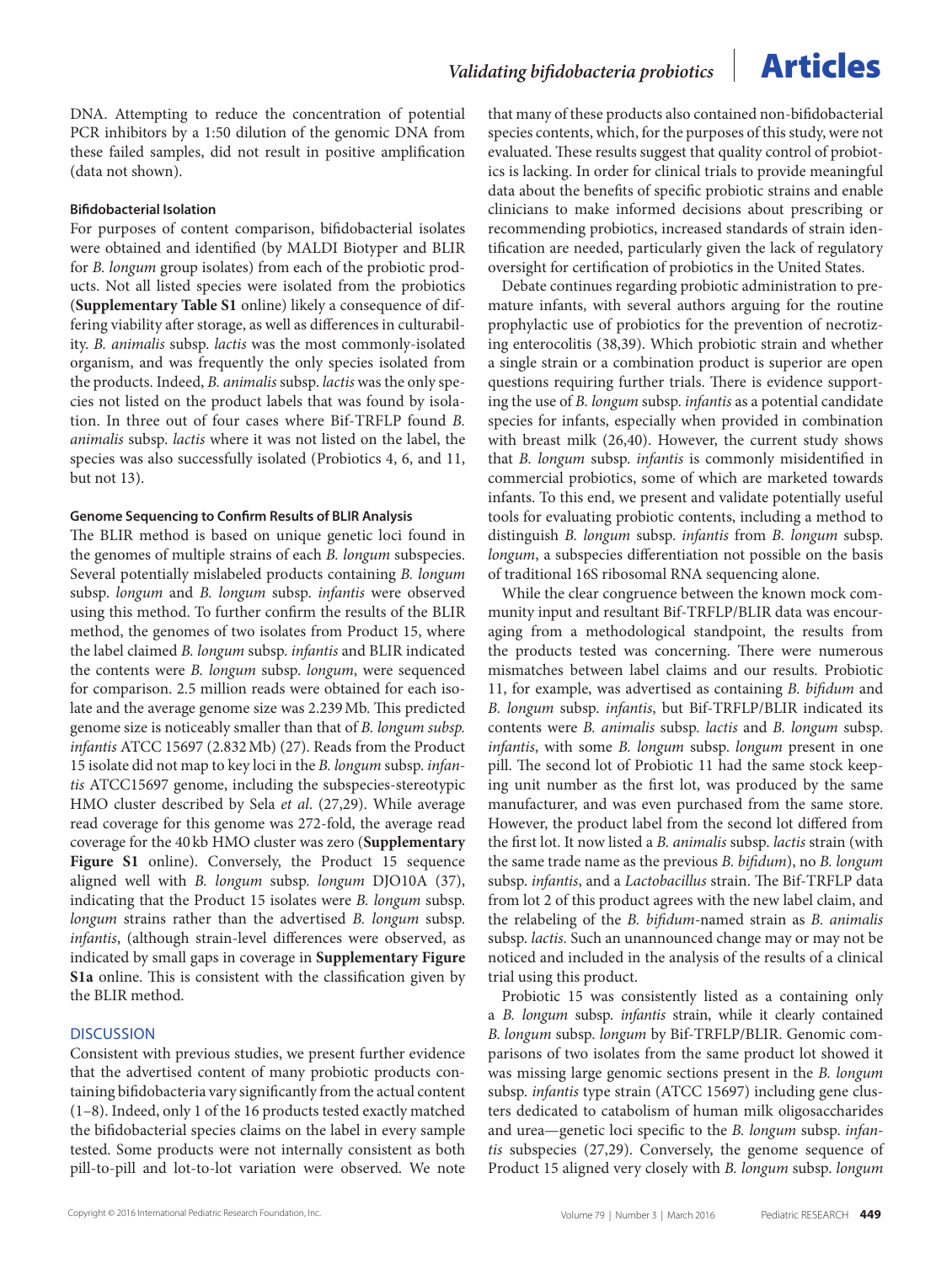# Articles *Lewis et al.*

DJO10A thus clearly showing membership within that subspecies. Products 3, 9, and 10 also had misidentified *B. longum* subspecies contents in some samples. These results demonstrate the difficulty of distinguishing between these two *B. longum* subspecies. BLIR analysis is an inexpensive tool for quality control screening by clinical labs or the probiotics industry to rapidly differentiate *B. longum* product subspecies that would otherwise only be possible via whole genome sequencing (27) or multilocus sequence typing (29).

The contents of probiotic 6 were especially different from its labeling, as it did not appear to contain any of the three label species (*B. longum* subsp. *longum*, *B. longum* subsp. *infantis*, and *B. breve*) and contained two non-label species (*B. bifidum* and *B. animalis)*. However further investigation of the probiotic 6 label revealed a footnote indicating that the manufacturers reclassified both their *B. longum* subsp. *longum* and *B. longum* subsp. *infantis* strains as *B. animalis* subsp. *lactis*, which is in agreement with the Bif-TRFLP/BLIR data developed in this study. However it is unclear if such subtle footnoted-label changes, *in lieu* of actual relabeling, will be fully understood and recognized by clinicians and consumers.

While our use of the Bif-TRFLP and BLIR techniques has revealed numerous inconsistencies of product labeling with product contents, there are limitations to the methods used in this study. It is possible for a mutation causing an rRNA gene restriction site to change a cognate Bif-TRFLP fragment length and cause an incorrect (or unknown) species identification. In addition, while our terminal restriction fragment database is extensive, it does not contain every known bifidobacterial strain. Moreover, in products containing a mixture of strains, one strain might be present but not detected due to it being below the limit of detection in a mixed community, a known limitation of the technique (33). The absence of any detectable bifidobacterial amplicon in some samples was concerning, however, the possibility remains that there may have been PCR inhibitors in the sample which resulted in a false negative.

In conclusion, the state of species and subspecies quality control for many bifidobacteria-containing probiotic products remains inconsistent. In our study, we found that probiotic products often do not correctly identify the bifidobacterial species they list on their labels. Probiotic products can shift their contents over time without warning, even while keeping the same stock keeping unit. Differentiating the two subspecies *B. longum* subsp. *longum* from *B. longum* subsp. *infantis* appeared to be of particular difficulty.

Clinicians face a number of challenges when administering probiotics to patients. While not addressed in our study, the issues of strain viability upon dosing and potential contamination by adventitous microorganisms (and even pathogens) are also concerns for those planning clinical trials. Despite the generally recognized as safe status of probiotic supplements, the strain identity issues discussed here must be taken into account when planning and conducting clinical trials to ensure the proper interpretation the data generated. Misidentified probiotics are not likely to pose a danger to patients, however they certainly cloud clinic trial interpretations and are particularly problematic when the properties possessed by one strain are confused with another. Indeed, the use of appropriate tools (such as those described here) to distinguish between closely related strains such as *B. longum* subsp. *longum* and *B. longum* subsp. *infantis* is needed to discriminate between these microorganisms with significantly different metabolic capacities that impact colonization behavior as well as host health outcomes (20,22). Close and continued monitoring of probiotic products is recommended, and consideration should be given to those probiotic products for which validated, good manufacturing practice production is known. Certainly federally funded clinical trials using commercial probiotics would benefit from increased strain validation solely to ensure meaningful, interpretable, data is generated.

### **METHODS**

#### **Construction of Mock Communities**

Type strains of various *Bifidobacterium* species (*B. longum* subsp. *infantis* ATCC15697, *B. longum* subsp. longum DJO10A, *B. animalis* subsp. *lactis* ATCC27536, *B. breve* ATCC15700, and *B. bifidum* DSM20456) were grown in de Man Rogosa Sharpe (MRS) broth supplemented with 500mg/l of L-cysteine-HCL, and DNA extraction was performed using the Epicentre MasterPure Gram Positive DNA Purification kit (Epicentre, Madison WI). DNA concentrations were determined by nanodrop spectrophotometry and adjusted to 40ng/μl. DNA from the various bifidobacteria was then combined in different ratios, as noted, to construct 20 mock community DNA pools. The final volume of DNA was adjusted to 15 μl and diluted to a final concentration of 20ng/μl. One microliter of the resulting mix was used to perform Bif-TRFLP/BLIR as described below.

#### **Probiotic Products and DNA Extraction**

A search was performed both online and in local Davis, CA stores for probiotics listing bifidobacteria as an ingredient, and 16 such products were selected for evaluation. One product (#14) contained two formulations in a single package that we list as 14a and 14b. Two separate lots of each probiotic product were purchased approximately 2 years apart. Probiotics 13 and 16 had been discontinued at the time of purchase for the second lot. Genomic DNA was extracted from either two separate pills or two 100mg aliquots of powder of each probiotic product using the Masterpure Gram Positive DNA Purification Kit (Epicentre) after dilution and vortexing in 9ml of phosphatebuffered saline. Label claims of bifidobacterial content of each product were recorded.

#### **Bifidobacterial Terminal Restriction Fragment Length Polymorphism (Bif-TRFLP)**

The method of Lewis *et al*. (33) was used to perform the Bif-TRFLP assay. Briefly, DNA from feces was amplified in triplicate by PCR using primers NBIF389 (5'-(HEX)-GCCTTCGGGTTGTAAAC) and NBIF1018 REV (GACCATGCACCACCTGTG) (**Supplementary Table S1** online). DNA was purified using the Qiagen Qiaquick PCR purification kit (Qiagen, Valencia, CA) and then cut with restriction enzymes AluI and HaeIII. The resulting fragments were analyzed on an ABI 3100 Capillary Electrophoresis Genetic Analyzer at the UC Davis College of Biological Sciences Sequencing Facility and sizes were compared against the published database for species identification. The samples were analyzed with PeakScanner 2.0 software (Applied Biosystems, Carlsbad, CA). Negative controls containing DNA-free water instead of sample DNA were included with each run.

#### **BLIR**

A PCR-based assay, BLIR, was developed in order to determine which of the two human-associated subspecies of *B. longum* (*B. longum* subsp. *longum* and *B. longum* subsp. *infantis*) were present in each sample and to gain an estimate of their relative abundance to each other (20). In brief, three primers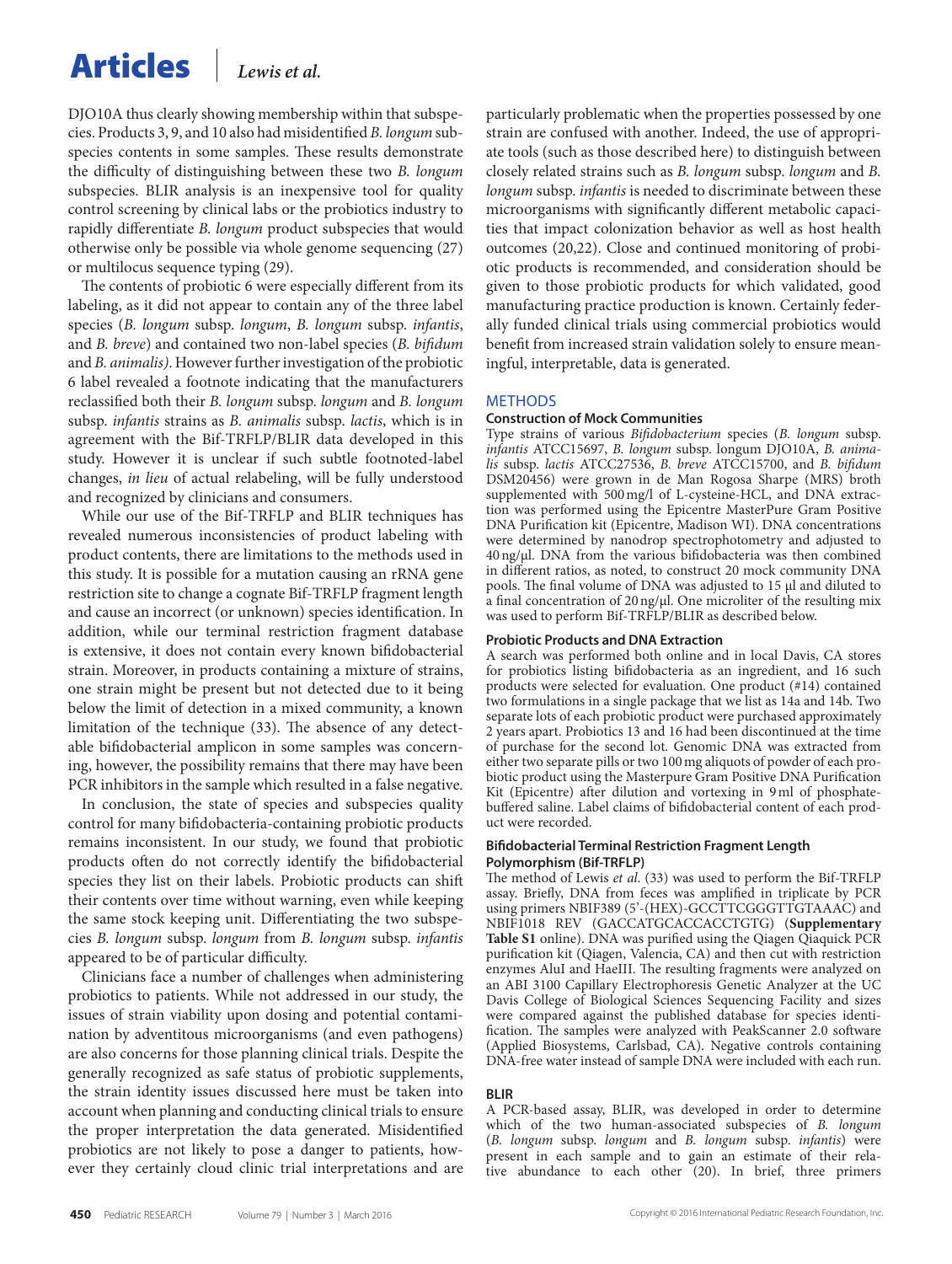

(FWD\_BL\_BI (5-(HEX)-AAAACGTCCATCCATCACA), REV\_BL (5-ACGACCAGGTTCCACTTGAT), and REV\_BI (5-CGCCTCAG TTCTTTAATGT)) targeting a conserved portion of the genome (between Blon\_0424 and Blon\_0425) shared by both subspecies were designed using multiple genome sequences of each subspecies. FWD\_BL\_BI is complementary to a sequence in both subspecies while REV\_BL and REV\_BI are complementary to nearby sequences in only *B. longum* and *B. infantis*, respectively. FWD\_BL\_BI and REV\_BL amplify a fragment of the *B. longum* genome 145bp in length, while FWD\_BL\_BI and REV\_BI amplify a fragment of the *B. infantis* genome 114bp in length, allowing differentiation of the amplicons.

Genomic DNA from each probiotic was amplified by PCR using 0.5 μl of 10 μmol/l stock of each of the above primers, 12.5 μl GoTaq Green Master Mix (Promega, Madison, WI) , 1 μl of 25 mmol/l MgCl<sub>2</sub>, 1 μl of template DNA, and 9 μl of nuclease-free water. Cycling conditions were 95 °C for 2min, 30 cycles of 95 °C for 1min, 54 °C for 1min, and 72 °C for 30 s, followed by a 72 °C extension for 5min. PCR products were purified from the mixture using the QIAquick PCR purification kit (Qiagen) and diluted 1:10 to avoid off-scale peak sizes. Capillary electrophoresis and analysis of the amplicon sizes proceeded as with the Bif-TRFLP procedure above. A positive control of known genomic DNA was included with each PCR run to ensure potential amplification of both *B. longum* subsp. *longum* and *B. longum* subsp. *infantis* products. The percentage of peak area corresponding to each subspecies was multiplied by the percentage of *B. longum* species peak area from the Bif-TRFLP data to arrive at final abundances of each subspecies. Negative controls containing DNA-free water instead of sample DNA were included with each run.

#### **Bifidobacterial Isolations**

To isolate bifidobacteria, 100mg or one pill of each product was aseptically transferred to a sterile tube, diluted tenfold with sterile phosphate buffered saline (PBS) and homogenized by vortex. Serial dilutions were prepared in PBS and inoculated on modified BSIM agar (41). Modified BSIM agar was prepared by supplementing MRS media with 13 g/l agar, 500mg/l of L-cysteine-HCL, 20mg/l of nalidixic acid, 50mg/ml mupirocin, 50mg/ml kanamycin, 50mg/ml polymixin B sulfate, 100mg/ml Iodoacetate, 100mg/ml 2,3,5-triphenyltetrazolium chloride. The plates were incubated for 48h at 37 °C in an anaerobic chamber with an atmosphere containing approximately 5% carbon dioxide, 3% hydrogen, and the remainder nitrogen. Up to 10 resulting colonies from each sample with the appropriate colony appearance were streaked onto MRS-cysteine plates for purity for two passages. The resulting pure strains were grown in MRS broth supplemented with 0.05% L-cysteine and stored at −80 °C in 50% glycerol.

#### **Matrix-Assisted Laser Desorption Ionization Time of Flight Mass Spectrometry (MALDI-TOF MS) Identification of Isolates**

Glycerol stocks of each isolate were streaked on MRS plates and incubated at 37**°**C for 48h in anaerobic chamber. A colony from each plate was added to 300 μl nuclease free water in a 1.5ml tube and homogenized by vortex. Next, 900 μl of 98% ethanol was added to the tube, briefly vortexed, and centrifuged for 2min at maximum speed. The supernatant was removed and the tubes were again centrifuged for 2min. All liquid was decanted and the samples were left at room temperature to allow the ethanol to evaporate. Subsequently, 25 μl formic acid was then added to each tube and homogenized by vortex, followed by the addition of 25 µl acetonitrile. Samples were then centrifuged for 2min and 1 μl of extract was placed on a MALDI target plate, left to dry at room temperature, covered with a α-Cyano-4-hydroxycinnamic acid (HCCA) matrix and air dried. The MALDI target plate was then analyzed by a MALDI Biotyper (Bruker, Fremont,  $\tilde{CA}$ ) and the best database match for each isolate was recorded. The MALDI Biotyper was not found to reliably differentiate between *B. longum* subspecies (data not shown); accordingly BLIR was used on DNA extracted from an overnight MRS broth culture of each *B. longum* group isolate using the Epicentre Masterpure Gram Positive DNA Purification Kit (Epicentre) to identify each *B. longum* group isolate at the subspecies level.

#### **Genome Sequencing**

Libraries of genomic DNA from each of two isolates of probiotic 15 identified by MALDI as members of the *B. longum* species were created using standard Illumina library prep and sequenced on an Illumina MiSeq by the UC Davis Genome Center DNA Technologies core, using 150 bp single read settings. Reads were mapped to the *B. longum* subsp. *infantis* ATCC 15697 and *B. longum* subsp. *longum* DJO10A ggenomes and visualized using CLC Bio software (Qiagen, Boston, MA) (27,29,32). An equal number of reads were mapped to both genomes. This Whole Genome Shotgun project has been deposited at DDBJ/EMBL/GenBank under the accessions LKSU00000000 and LKSV00000000. The versions described in this paper are versions LKSU01000000 and LKSV01000000.

#### **Ethical Considerations**

As no human or animal subjects were involved in this research, no ethical approval (e.g., Institutional Review Board) was sought.

#### **SUPPLEMENTARY MATERIAL**

Supplementary material is linked to the online version of the paper at <http://www.nature.com/pr>

#### **ACKNOWLEDGMENTS**

The authors thank Steve Ho for his aid with the DNA extractions from the probiotic products.

#### **STATEMENT OF FINANCIAL SUPPORT**

This work has been supported by National Institutes of Health (NIH; Bethesda, MD) awards R01AT007079 and R01AT008759 and the Peter J. Shields Endowed Chair in Dairy Food Science (Davis, CA). S.A.F. is supported by an NIH Ruth Kirschstein National Research Service Award, F32AT008533. Z.T.L. is supported by an Alfred P. Sloan Foundation Microbiology of the Built Environment Postdoctoral Fellowship (New York, NY).

Disclosure: D.A.M. is a co-founder and SAF an employee of Evolve Biosystems, a company focused on diet-based manipulation of the gut microbiota.

#### **References**

- 1. Fasoli S, Marzotto M, Rizzotti L, Rossi F, Dellaglio F, Torriani S. Bacterial composition of commercial probiotic products as evaluated by PCR-DGGE analysis. Int J Food Microbiol 2003;82:59–70.
- 2. Canganella F, Paganini S, Ovidi M, et al. A microbiology investigation on probiotic pharmaceutical products used for human health. Microbiol Res 1997;152:171–9.
- 3. Angelakis E, Million M, Henry M, Raoult D. Rapid and accurate bacterial identification in probiotics and yoghurts by MALDI-TOF mass spectrometry. J Food Sci 2011;76:M568–72.
- 4. Goldstein EJ, Citron DM, Claros MC, Tyrrell KL. Bacterial counts from five over-the-counter probiotics: are you getting what you paid for? Anaerobe 2014;25:1–4.
- 5. Marcobal A, Underwood MA, Mills DA. Rapid determination of the bacterial composition of commercial probiotic products by terminal restriction fragment length polymorphism analysis. J Pediatr Gastroenterol Nutr 2008;46:608–11.
- 6. Patro JN, Ramachandran P, Lewis JL, et al. Development and utility of the FDA 'GutProbe' DNA microarray for identification, genotyping and metagenomic analysis of commercially available probiotics. J Appl Microbiol 2015;118:1478–88.
- 7. Temmerman R, Pot B, Huys G, Swings J. Identification and antibiotic susceptibility of bacterial isolates from probiotic products. Int J Food Microbiol 2003;81:1–10.
- 8. Huys G, Vancanneyt M, D'Haene K, Vankerckhoven V, Goossens H, Swings J. Accuracy of species identity of commercial bacterial cultures intended for probiotic or nutritional use. Res Microbiol 2006;157:803–10.
- 9. Madan JC, Farzan SF, Hibberd PL, Karagas MR. Normal neonatal microbiome variation in relation to environmental factors, infection and allergy. Curr Opin Pediatr 2012;24:753–9.
- 10. Zivkovic AM, Lewis ZT, German JB, Mills DA. Establishment of a Milk-Oriented Microbiota (MOM) in early life : How Babies Meet Their MOMs. Funct Food Rev 2013;5:3–12.